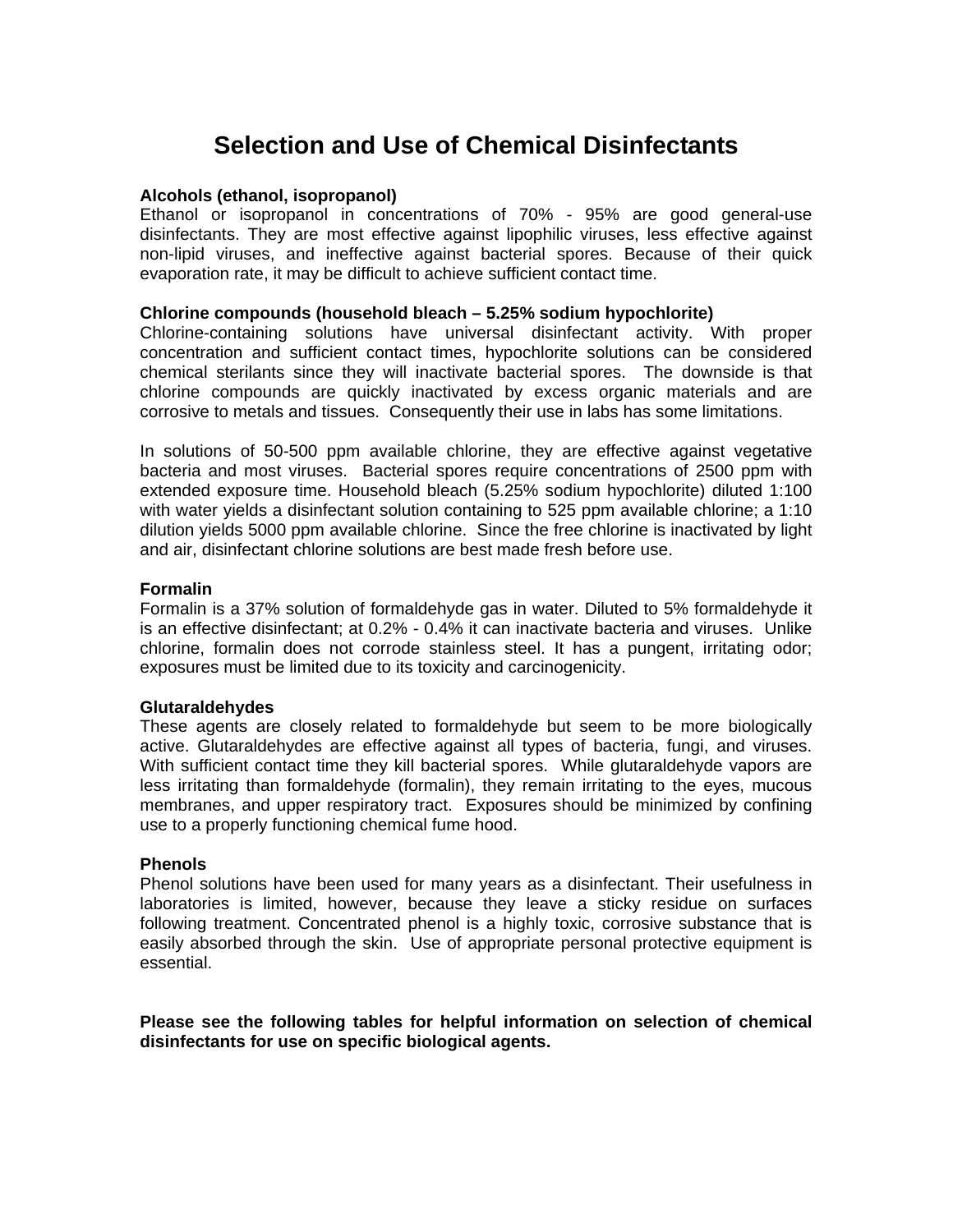### **Hazardous Characteristics of Chemical Disinfectants**

| <b>Disinfectant</b> | <b>Significant Characteristics</b>       |      |      |             |                                     |                                          |                  |                 |                         |             |
|---------------------|------------------------------------------|------|------|-------------|-------------------------------------|------------------------------------------|------------------|-----------------|-------------------------|-------------|
| Liquid              | Effective<br>Shelf Life<br>$>1$ week $1$ | Corr | Flam | Residue     | Inactivated<br>by organic<br>Matter | Compatible<br>For<br>Optics <sup>2</sup> | Skin<br>Irritant | Eye<br>Irritant | Respiratory<br>Irritant | Toxic $3$   |
| Quat. Ammon. Cpds   | Y                                        |      |      |             | Y                                   | Y                                        | Y                | Y               |                         | Y           |
| Phenolic Cpds       | Y                                        | Y    |      | Y           |                                     |                                          | $\mathbf Y$      | Y               |                         | $\mathbf Y$ |
| Chlorine Cpds       |                                          | Y    |      | $\mathbf Y$ | Y                                   |                                          | $\mathbf Y$      | $\mathbf Y$     | $\mathbf Y$             | $\mathbf Y$ |
| Iodophor            | Y                                        | Y    |      | Y           | Y                                   |                                          | Y                | Y               |                         | Y           |
| Ethyl Alcohol       | Y                                        |      | Y    |             |                                     |                                          |                  | Y               |                         | $\mathbf Y$ |
| Isopropyl Alcohol   | Y                                        |      | Y    |             |                                     |                                          |                  | Y               |                         | Y           |
| Formaldehyde        | Y                                        |      |      | Y           |                                     |                                          | $\mathbf Y$      | Y               | Y                       | $\mathbf Y$ |
| Glutaraldehyde      | Y                                        |      |      | Y           |                                     | Y                                        | $\mathbf Y$      | Y               | $\mathbf Y$             | Y           |

<sup>1</sup> Protected from light and air.

 $2$  Usually compatible, but consider interference from residues and effects on associated materials such as mounting.

 $3$  By skin or mouth, or both. See manufacturer's literature and the Material Safety Data Sheet.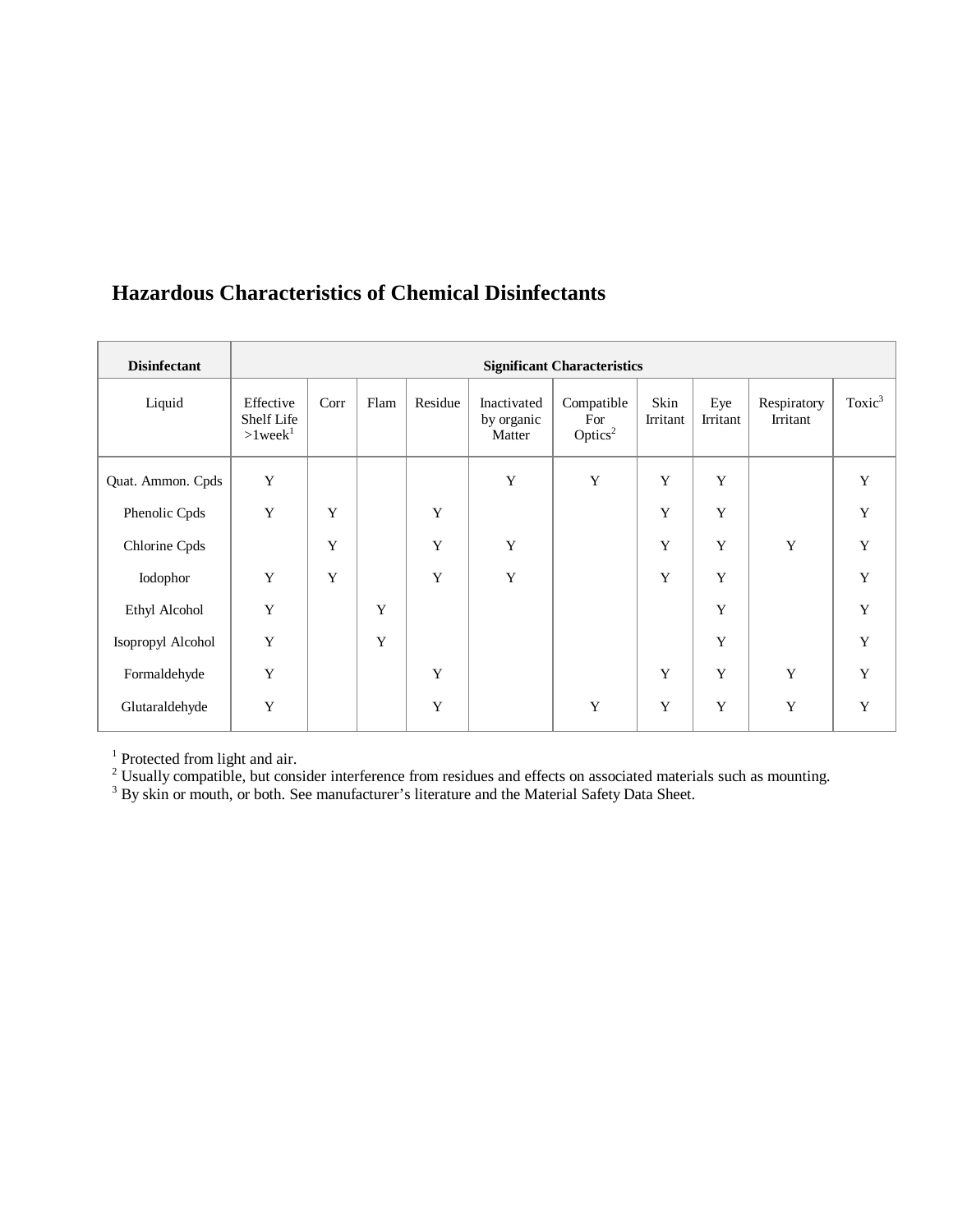# **Inactivation Properties of Chemical Disinfectants**

| <b>Disinfectant</b> | <b>Practical</b><br><b>Requirements</b> |           | <b>Inactivates</b>                              |                        |             |                            |              |                            |  |
|---------------------|-----------------------------------------|-----------|-------------------------------------------------|------------------------|-------------|----------------------------|--------------|----------------------------|--|
| Liquid              | Use<br>Dilution                         | Lipovirus | <b>Contact Time</b><br><b>Broad</b><br>Spectrum | Vegetative<br>Bacteria | Lipoviruses | Nonlipid<br><b>Viruses</b> | Mycobacteria | Bacterial<br><b>Spores</b> |  |
| Quat. Ammno. Cpds   | $0.1\% - 2.0\%$                         | 10        | NE                                              | Y                      | Y           |                            |              |                            |  |
| Phenolic Cpds       | $1.0\% - 5.0\%$                         | 10        | NE                                              | Y                      | Y           | $\mathbf{1}$               |              |                            |  |
| Chlorine Cpds       | 500 ppm $^2$                            | 10        | 30                                              | Y                      | Y           | Y                          | Y            | $\rm Y$ <sup>3</sup>       |  |
| Iodophor            | $25 - 1600$ ppm <sup>2</sup>            | 10        | 30                                              | Y                      | Y           | Y                          |              |                            |  |
| Ethyl Alcohol       | 70% - 85%                               | 10        | 30                                              | Y                      | Y           |                            |              |                            |  |
| Isopropyl Alcohol   | 70% - 85%                               | 10        | 30                                              | Y                      | Y           |                            |              |                            |  |
| Formaldehyde        | $0.2\% - 8.0\%$                         | 10        | 30                                              | Y                      | Y           | Y                          | Y            | $\mathbf Y$                |  |
| Glutaraldehyde      | 2%                                      | 10        | 30                                              | Y                      | Y           | Y                          | Y            | Y                          |  |

NE = not effective<br><sup>1</sup> Variable results dependent on virus<br><sup>2</sup> Available halogen (1:100)<br><sup>3</sup> Bacterial spores require 5000 ppm available chlorine (1:10)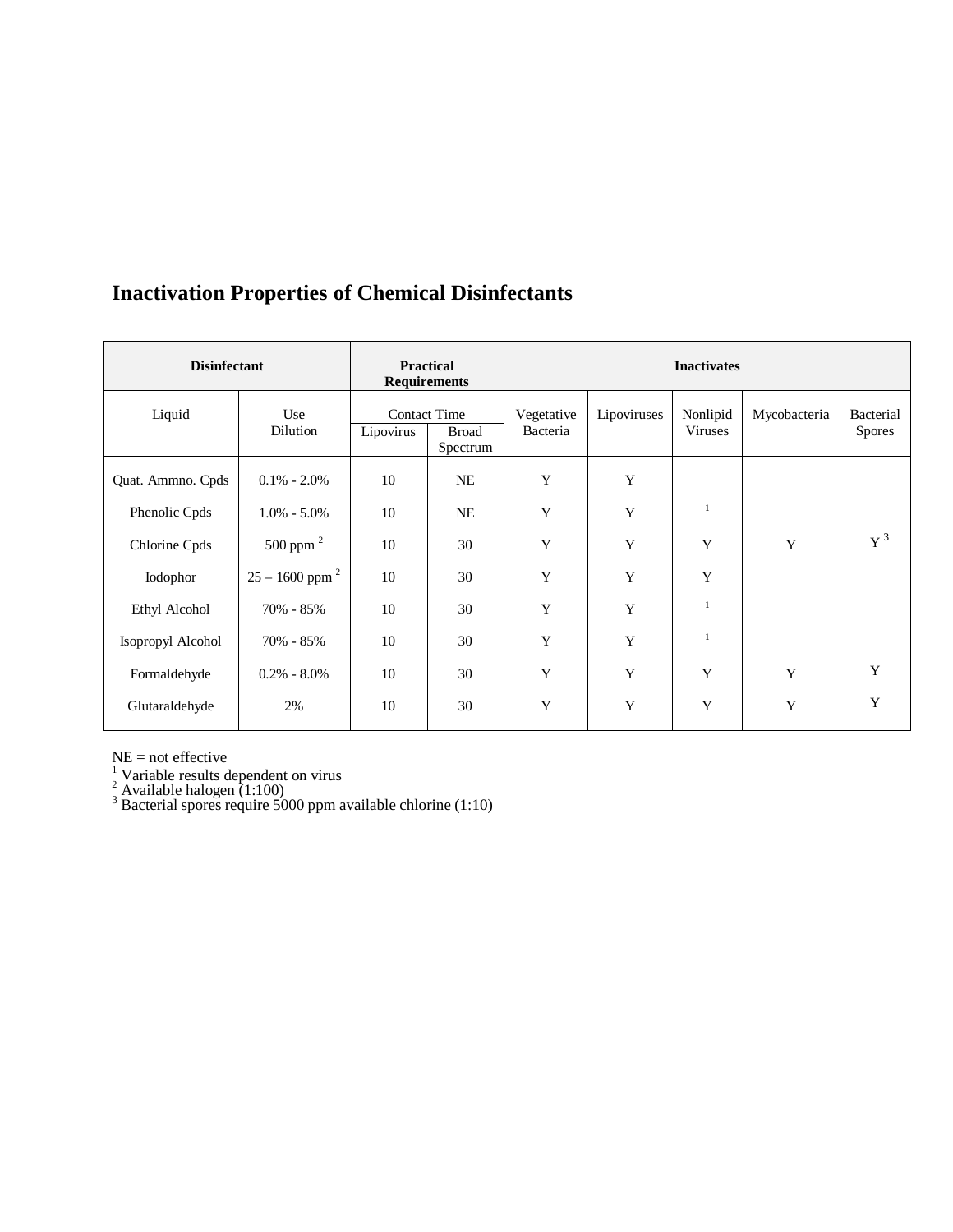| <b>Disinfectant</b> | <b>Potential Applications</b> |                    |                        |                               |                                   |                            |                                |                                                  |                           |                        |
|---------------------|-------------------------------|--------------------|------------------------|-------------------------------|-----------------------------------|----------------------------|--------------------------------|--------------------------------------------------|---------------------------|------------------------|
| Liquid              | Work<br>Surface               | Dirty<br>Glassware | Large<br>Area<br>Decon | Portable<br>Equip.<br>Surface | Portable<br>Equip.<br>Penetrating | Fixed<br>Equip.<br>Surface | Fixed<br>Equip.<br>Penetrating | Optical<br>&<br>Electronic<br><b>Instruments</b> | Liquids<br>for<br>Discard | <b>Books</b><br>Papers |
| Quat. Ammno. Cpds   | Y                             | Y                  |                        | $\mathbf Y$                   |                                   | Y                          |                                |                                                  |                           |                        |
| Phenolic Cpds       | Y                             | Y                  |                        | $\mathbf Y$                   |                                   | Y                          |                                |                                                  |                           |                        |
| Chlorine Cpds       | $\mathbf Y$                   | Y                  |                        | $\mathbf Y$                   |                                   | Y                          |                                |                                                  | $\mathbf Y$               |                        |
| Iodophor            | Y                             | $\mathbf Y$        |                        | $\mathbf Y$                   |                                   | Y                          |                                |                                                  |                           |                        |
| Ethyl Alcohol       | Y                             | Y                  |                        | Y                             |                                   | Y                          |                                |                                                  |                           |                        |
| Isopropyl Alcohol   | Y                             | Y                  |                        | Y                             |                                   | Y                          |                                |                                                  |                           |                        |
| Formaldehyde        | Y                             | Y                  |                        | Y                             |                                   | Y                          |                                |                                                  |                           |                        |
| Glutaraldehyde      | Y                             | Y                  |                        | Y                             |                                   | Y                          |                                |                                                  |                           |                        |

# **Applicability of Chemical Disinfectants for Common Surfaces**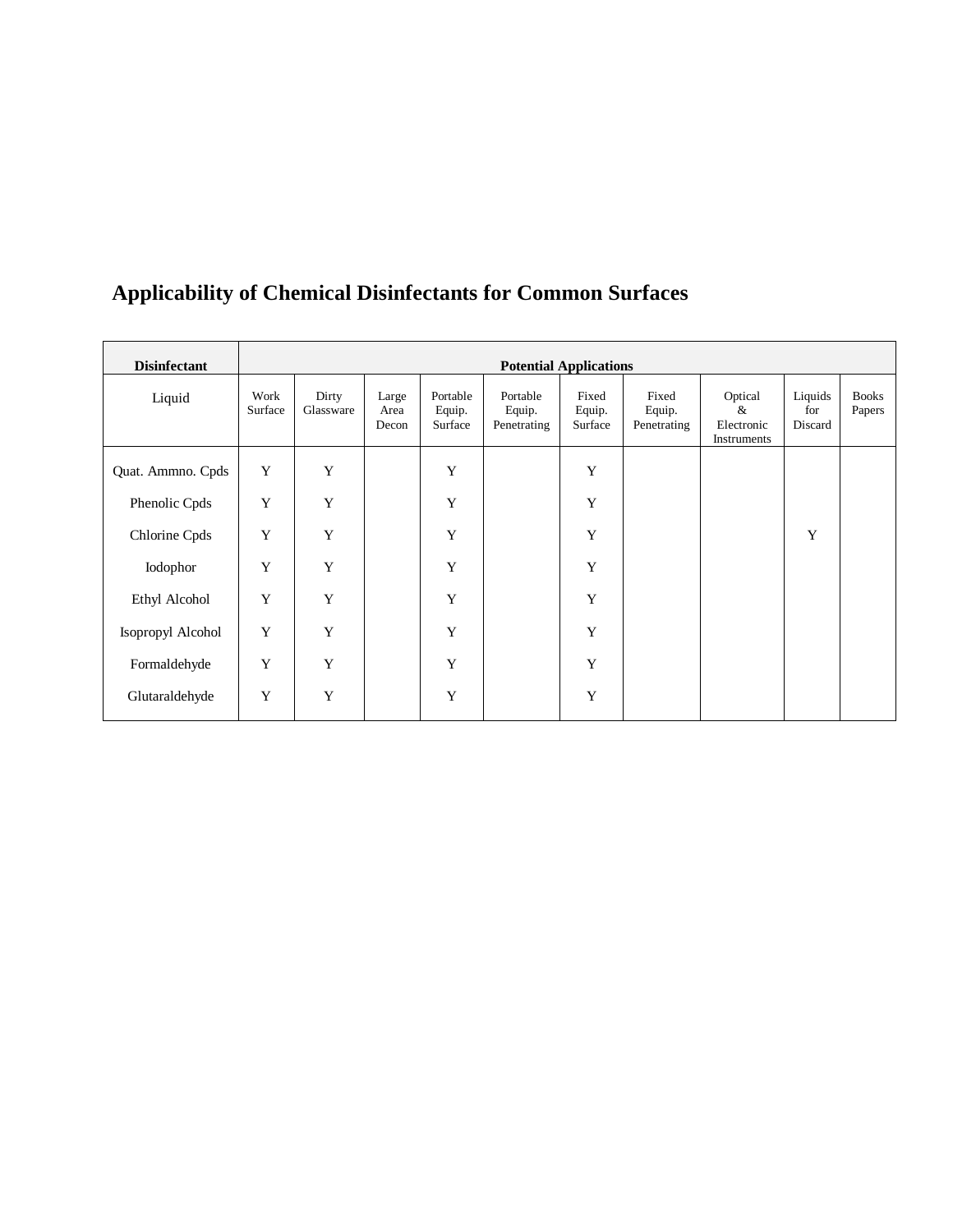## **Decontamination Methods for Prions**

The safest and most unambiguous method for ensuring that there is no risk of residual prion infectivity is to discard and destroy contaminated materials by incineration. Instruments that will be reused should be kept moist between the time of exposure to prions and subsequent decontamination and cleaning.

Current research indicates that inactivation of prions may be achieved by applying one of the following methods:

### **Liquid Wastes**

- Mix with NaOH for a final concentration of 1.0 N NaOH and hold for 24 hours. Neutralize and dispose of down the drain or hold for chemical waste disposal.
- Autoclave at 132 $^{\circ}$ C for 4 $\frac{1}{2}$  hours and dispose of down the drain.

### **Heat Resistant Instruments**

- Soak in 2.0 N NaOH for 1 hour (or 1.0 N NaOH for 2 hours). Rinse and autoclave autoclave at 134°C for 1 hour.
- Immerse in 1.0 N NaOH and autoclave at  $121^{\circ}$ C for 30 min. Clean and rinse.
- Soak in 1.0 N NaOH (or full-strength household bleach) for 1 hour. Rinse and place open pan, covering with water if desired. Autoclave at 121°C for 1 hour.
- Immerse in 1.0 N NaOH and boil for 10 min. Clean and rinse.
- Immerse in full-strength household bleach (or 1.0 N NaOH) for 1 hour. Clean and rinse.
- Autoclave at 132 $^{\circ}$ C for 4 $\frac{1}{2}$  hours.

### **Surfaces and Heat Sensitive Instruments**

- Flood with 2.0 N NaOH or full-strength household bleach and let stand for 1 hour. Mop up and rinse with water.
- Clean with 1.0 N NaOH allowing a 5 minute contact time, followed by a wipedown with 1.0 N HCl. Rinse with water.
- Where surfaces cannot tolerate the proceeding methods, thorough cleaning will remove most infectivity by dilution and some additional benefit may be derived from the use of one or another of the partially effective methods listed in the table below.

### **Dry Materials, Dry Waste, Sharps**

- Heat in porous load autoclave at 134°C for 1 hour.
- Autoclave at  $132^{\circ}$ C for  $4\frac{1}{2}$  hours.
- Identify container with label reading "Prion-Contaminated– For Incineration Only". Arrange for pick-up and final destruction by incineration.

### **Contaminated Skin Surfaces and Splashes to the Eye**

- Swab skin with 1.0 N NaOH for 5 minutes. Rinse with copious amounts of water.
- Eyes are rinsed with copious amounts of water or saline *only*.